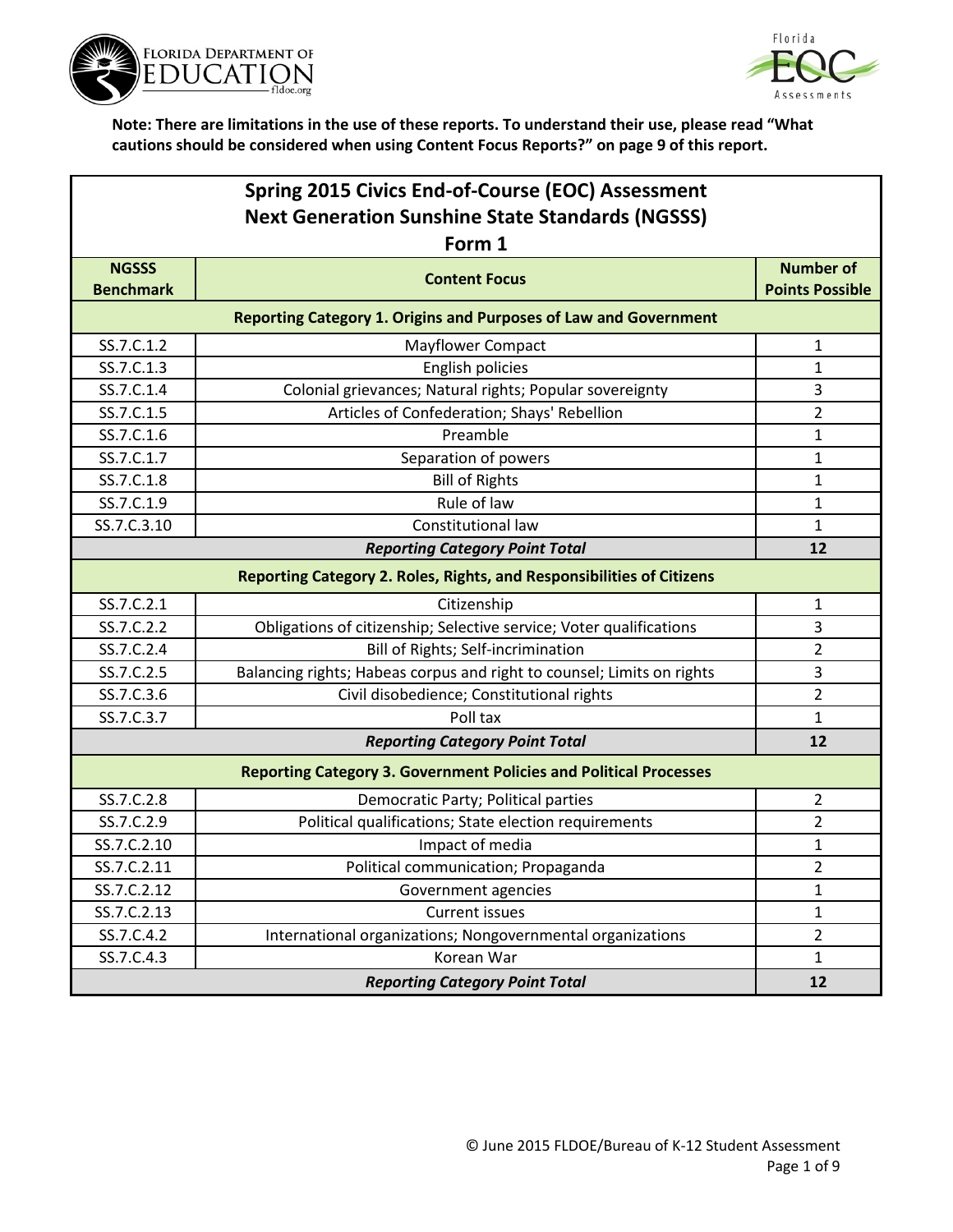



|                                       | <b>Spring 2015 Civics End-of-Course (EOC) Assessment</b><br><b>Next Generation Sunshine State Standards (NGSSS)</b><br>Form 1, continued |                |
|---------------------------------------|------------------------------------------------------------------------------------------------------------------------------------------|----------------|
|                                       | <b>Reporting Category 4. Organization and Function of Government</b>                                                                     |                |
| SS.7.C.3.1                            | Representative democracy; Types of government                                                                                            | $\overline{2}$ |
| SS.7.C.3.2                            | Unitary system                                                                                                                           |                |
| SS.7.C.3.4                            | Distribution of powers                                                                                                                   |                |
| SS.7.C.3.5                            | Amendment process                                                                                                                        | 2              |
| SS.7.C.3.9                            | Law making process                                                                                                                       |                |
| SS.7.C.3.11                           | Jury trials; Role of juries                                                                                                              | 2              |
| SS.7.C.3.13                           | Constitutional comparison; Supremacy                                                                                                     | 2              |
| SS.7.C.3.14                           | Powers of local government                                                                                                               |                |
| <b>Reporting Category Point Total</b> |                                                                                                                                          | 12             |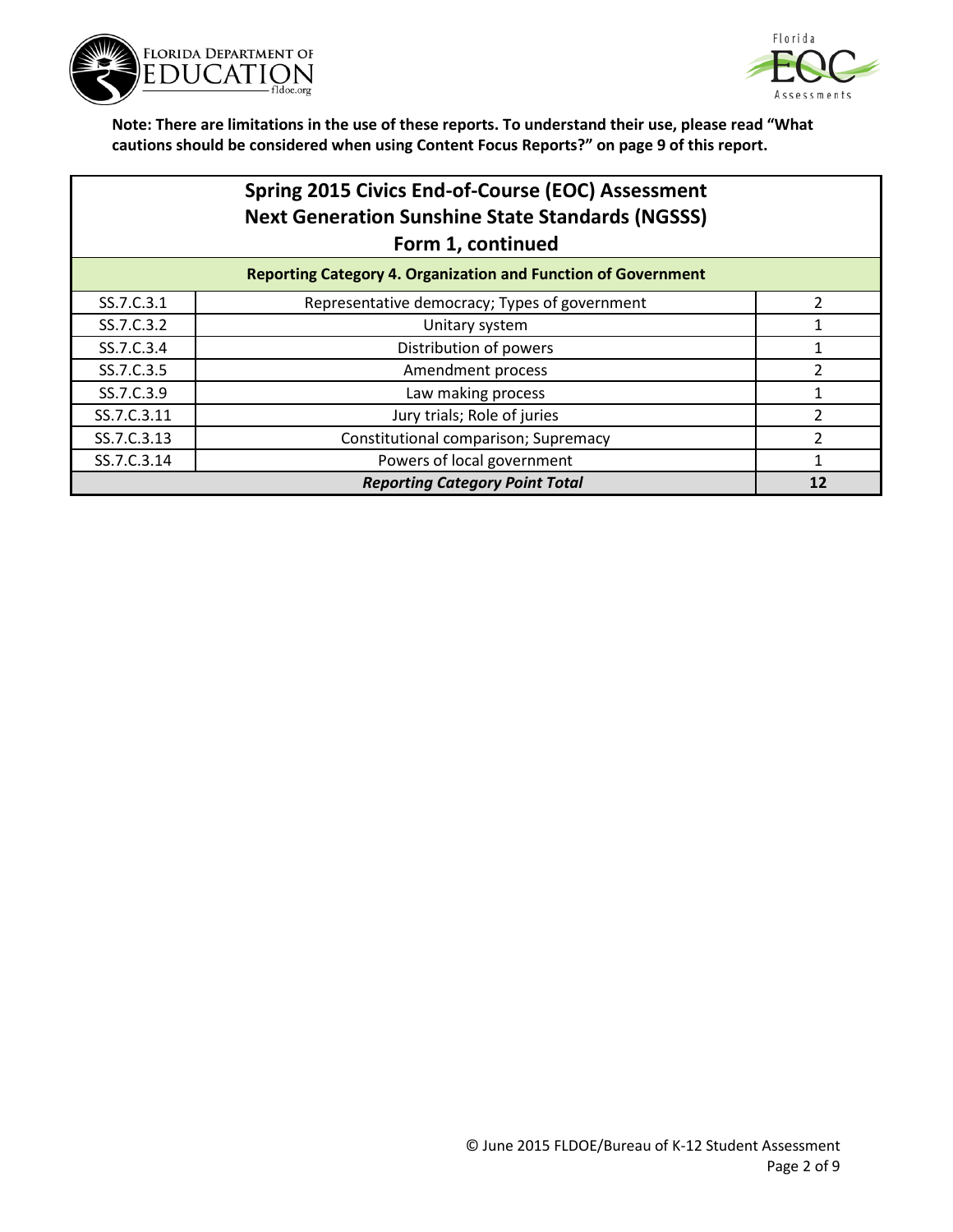



| Spring 2015 Civics End-of-Course (EOC) Assessment                            |                                                                                |                        |  |
|------------------------------------------------------------------------------|--------------------------------------------------------------------------------|------------------------|--|
|                                                                              | <b>Next Generation Sunshine State Standards (NGSSS)</b>                        |                        |  |
|                                                                              | Form 2                                                                         |                        |  |
| <b>NGSSS</b>                                                                 | <b>Content Focus</b>                                                           | <b>Number of</b>       |  |
| <b>Benchmark</b>                                                             |                                                                                | <b>Points Possible</b> |  |
|                                                                              | <b>Reporting Category 1. Origins and Purposes of Law and Government</b>        |                        |  |
| SS.7.C.1.2                                                                   | <b>Mayflower Compact</b>                                                       | 1                      |  |
| SS.7.C.1.3                                                                   | English policies; Stamp Act                                                    | $\overline{2}$         |  |
| SS.7.C.1.4                                                                   | Natural rights; Popular sovereignty; Role of government                        | 3                      |  |
| SS.7.C.1.5                                                                   | Constitutional Convention; Shays' Rebellion                                    | $\overline{2}$         |  |
| SS.7.C.1.6                                                                   | Preamble                                                                       | 1                      |  |
| SS.7.C.1.8                                                                   | Anti-Federalists                                                               | 1                      |  |
| SS.7.C.1.9                                                                   | Rule of law                                                                    | 1                      |  |
| SS.7.C.3.10                                                                  | Constitutional law                                                             | 1                      |  |
| <b>Reporting Category Point Total</b>                                        |                                                                                | 12                     |  |
| <b>Reporting Category 2. Roles, Rights, and Responsibilities of Citizens</b> |                                                                                |                        |  |
| SS.7.C.2.1                                                                   | Rights of citizens                                                             | 1                      |  |
| SS.7.C.2.2                                                                   | Obligations of citizenship; Responsibilities of citizens; Voter qualifications | 3                      |  |
| SS.7.C.2.4                                                                   | Bill of Rights; Double jeopardy                                                | $\overline{2}$         |  |
| SS.7.C.2.5                                                                   | Balancing rights; Freedom of speech; Limits on rights                          | 3                      |  |
| SS.7.C.3.6                                                                   | Constitutional rights                                                          | 1                      |  |
| SS.7.C.3.7                                                                   | <b>Twenty-Fourth Amendment</b>                                                 | $\mathbf{1}$           |  |
| SS.7.C.3.12                                                                  | Bush v. Gore                                                                   | 1                      |  |
|                                                                              | <b>Reporting Category Point Total</b>                                          | 12                     |  |
|                                                                              | <b>Reporting Category 3. Government Policies and Political Processes</b>       |                        |  |
| SS.7.C.2.8                                                                   | <b>Democratic Party</b>                                                        | 1                      |  |
| SS.7.C.2.9                                                                   | Political qualifications; State election requirements                          | $\overline{2}$         |  |
| SS.7.C.2.10                                                                  | Groups influencing government                                                  | 1                      |  |
| SS.7.C.2.11                                                                  | Bias; Identifying bias; Political communication                                | 3                      |  |
| SS.7.C.2.13                                                                  | Role of government                                                             | 1                      |  |
| SS.7.C.4.1                                                                   | Foreign policy                                                                 | $\mathbf{1}$           |  |
| SS.7.C.4.2                                                                   | International organizations                                                    | $\overline{2}$         |  |
| SS.7.C.4.3                                                                   | Korean War                                                                     | $\mathbf{1}$           |  |
|                                                                              | <b>Reporting Category Point Total</b>                                          | 12                     |  |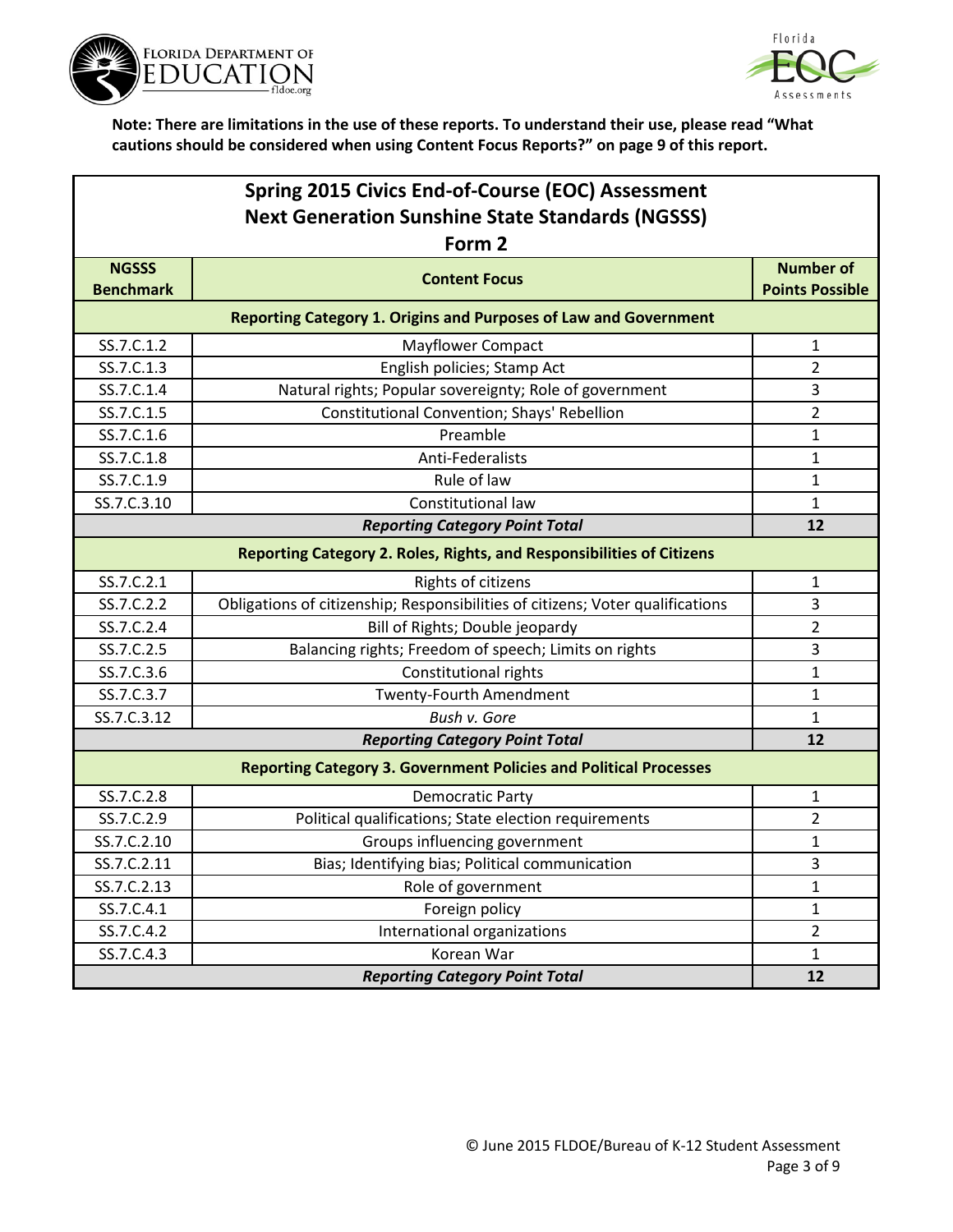



| Spring 2015 Civics End-of-Course (EOC) Assessment       |
|---------------------------------------------------------|
| <b>Next Generation Sunshine State Standards (NGSSS)</b> |
| Form 2, continued                                       |
|                                                         |

| <b>Reporting Category 4. Organization and Function of Government</b> |                                         |  |
|----------------------------------------------------------------------|-----------------------------------------|--|
| SS.7.C.3.1                                                           | Oligarchy                               |  |
| SS.7.C.3.2                                                           | Unitary system                          |  |
| SS.7.C.3.3                                                           | Veto                                    |  |
| SS.7.C.3.4                                                           | Distribution of powers; Tenth Amendment |  |
| SS.7.C.3.5                                                           | Amendment process                       |  |
| SS.7.C.3.8                                                           | Judicial review                         |  |
| SS.7.C.3.9                                                           | Lawmaking process                       |  |
| SS.7.C.3.11                                                          | Jury trials                             |  |
| SS.7.C.3.13                                                          | Compare constitutions                   |  |
| SS.7.C.3.14                                                          | Concurrent powers                       |  |
| <b>Reporting Category Point Total</b>                                |                                         |  |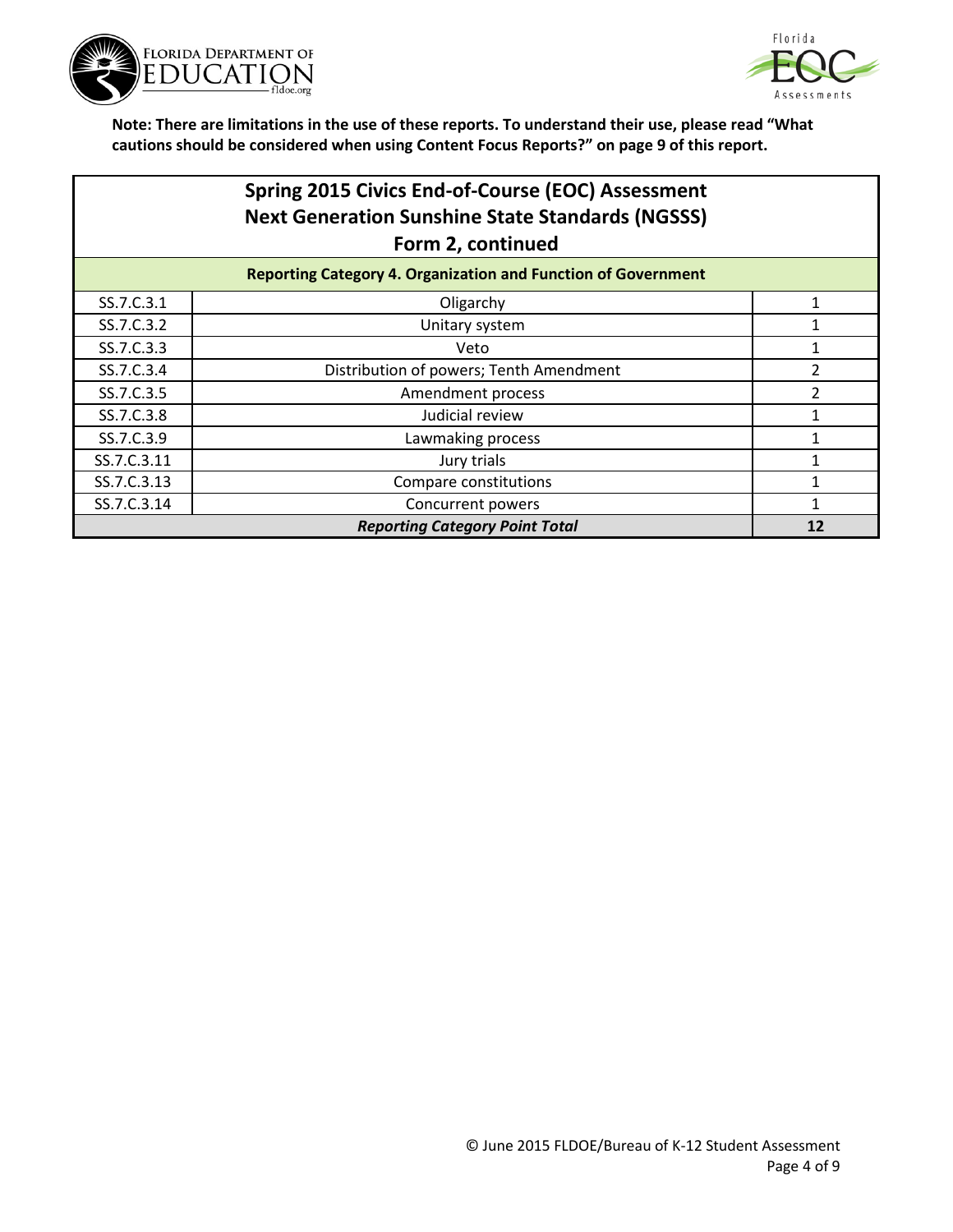

Г



٦

|                                  | Spring 2015 Civics End-of-Course (EOC) Assessment<br><b>Next Generation Sunshine State Standards (NGSSS)</b><br>Form <sub>3</sub> |                                            |
|----------------------------------|-----------------------------------------------------------------------------------------------------------------------------------|--------------------------------------------|
| <b>NGSSS</b><br><b>Benchmark</b> | <b>Content Focus</b>                                                                                                              | <b>Number of</b><br><b>Points Possible</b> |
|                                  | <b>Reporting Category 1. Origins and Purposes of Law and Government</b>                                                           |                                            |
| SS.7.C.1.1                       | Separation of powers                                                                                                              | $\mathbf{1}$                               |
| SS.7.C.1.2                       | <b>Mayflower Compact</b>                                                                                                          | 1                                          |
| SS.7.C.1.3                       | English policies                                                                                                                  | 1                                          |
| SS.7.C.1.4                       | Consent of the governed; Natural rights; Popular sovereignty                                                                      | 3                                          |
| SS.7.C.1.5                       | Articles of Confederation; Shays' Rebellion                                                                                       | $\overline{2}$                             |
| SS.7.C.1.6                       | Preamble                                                                                                                          | 1                                          |
| SS.7.C.1.7                       | Checks and balances                                                                                                               | $\mathbf{1}$                               |
| SS.7.C.1.8                       | <b>Federalist beliefs</b>                                                                                                         | $\mathbf{1}$                               |
| SS.7.C.3.10                      | Constitutional law                                                                                                                | 1                                          |
|                                  | <b>Reporting Category Point Total</b>                                                                                             | 12                                         |
|                                  | Reporting Category 2. Roles, Rights, and Responsibilities of Citizens                                                             |                                            |
| SS.7.C.2.2                       | Obligations of citizenship; Responsibilities of citizens; Voter qualifications                                                    | 3                                          |
| SS.7.C.2.4                       | Bill of Rights; Freedom of the press                                                                                              | $\overline{2}$                             |
| SS.7.C.2.5                       | Balancing rights; Limits on rights                                                                                                | $\overline{2}$                             |
| SS.7.C.3.6                       | Constitutional rights; Equal protection clause                                                                                    | $\overline{2}$                             |
| SS.7.C.3.7                       | Twenty-Fourth Amendment; Twenty-Sixth Amendment                                                                                   | $\overline{2}$                             |
| SS.7.C.3.12                      | Gideon v. Wainwright                                                                                                              | 1                                          |
|                                  | <b>Reporting Category Point Total</b>                                                                                             | 12                                         |
|                                  | <b>Reporting Category 3. Government Policies and Political Processes</b>                                                          |                                            |
| SS.7.C.2.8                       | Democratic Party; Political parties                                                                                               | 2                                          |
| SS.7.C.2.9                       | Political qualifications; State election requirements                                                                             | $\overline{2}$                             |
| SS.7.C.2.10                      | Influencing government                                                                                                            | 1                                          |
| SS.7.C.2.11                      | Political communication; Propaganda                                                                                               | $\overline{2}$                             |
| SS.7.C.2.13                      | <b>Current issues</b>                                                                                                             | $\mathbf{1}$                               |
| SS.7.C.4.1                       | Foreign policy                                                                                                                    | $\mathbf{1}$                               |
| SS.7.C.4.2                       | International organizations                                                                                                       | $\mathbf{1}$                               |
| SS.7.C.4.3                       | Cuban Missile Crisis; Korean War                                                                                                  | $\overline{2}$                             |
|                                  | <b>Reporting Category Point Total</b>                                                                                             | 12                                         |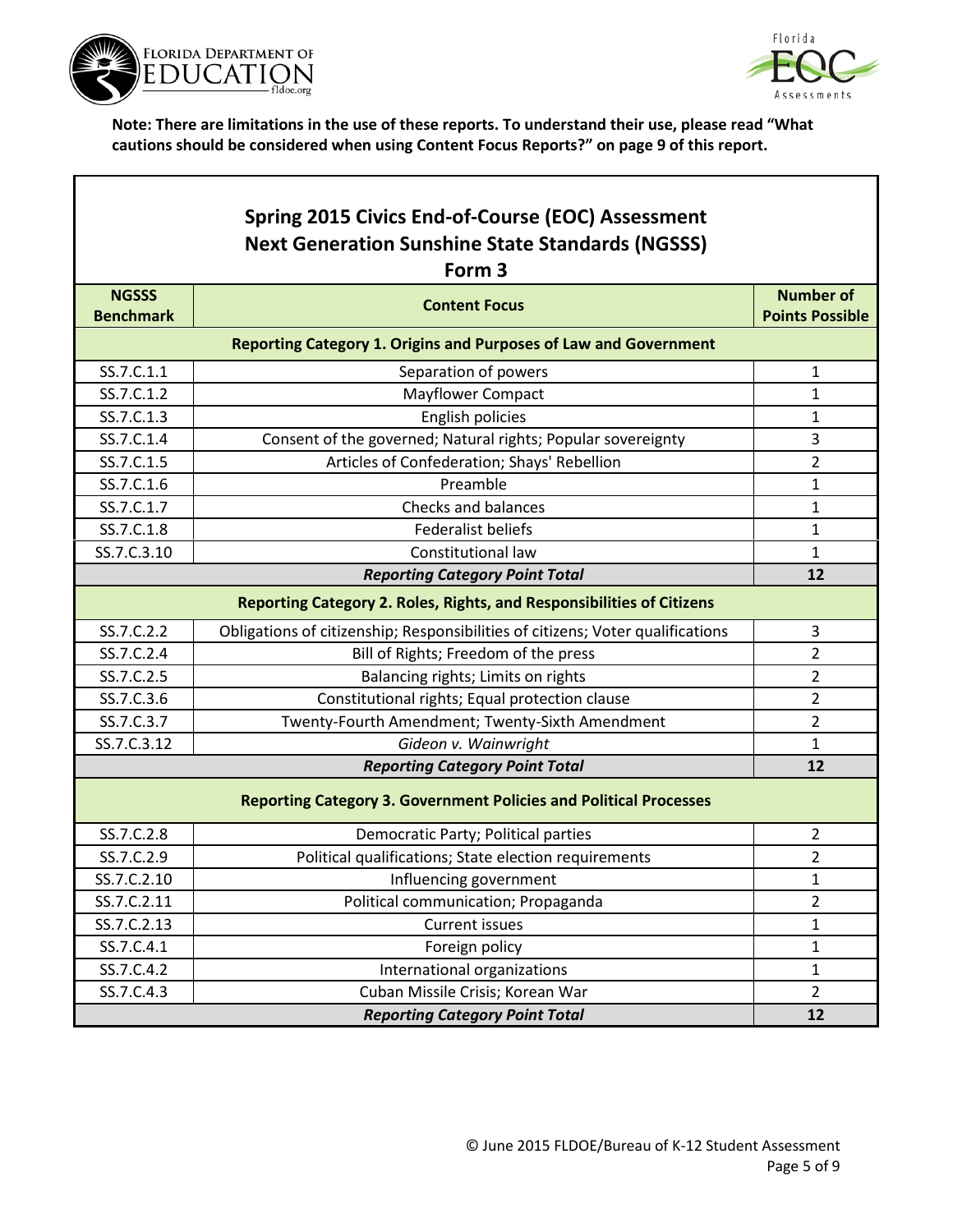



| <b>Spring 2015 Civics End-of-Course (EOC) Assessment</b> |  |  |
|----------------------------------------------------------|--|--|
| <b>Next Generation Sunshine State Standards (NGSSS)</b>  |  |  |
| Form 3, continued                                        |  |  |
|                                                          |  |  |

|             | <b>Reporting Category 4. Organization and Function of Government</b> |  |
|-------------|----------------------------------------------------------------------|--|
| SS.7.C.3.1  | Republic and oligarchy                                               |  |
| SS.7.C.3.2  | Unitary system                                                       |  |
| SS.7.C.3.3  | Functions of the legislative branch                                  |  |
| SS.7.C.3.4  | Distribution of powers; Supremacy clause                             |  |
| SS.7.C.3.5  | Amendment process                                                    |  |
| SS.7.C.3.8  | Presidential power                                                   |  |
| SS.7.C.3.9  | Law making process                                                   |  |
| SS.7.C.3.11 | Jury trials                                                          |  |
| SS.7.C.3.13 | Florida and U.S. Constitutions; Government structure                 |  |
|             | <b>Reporting Category Point Total</b>                                |  |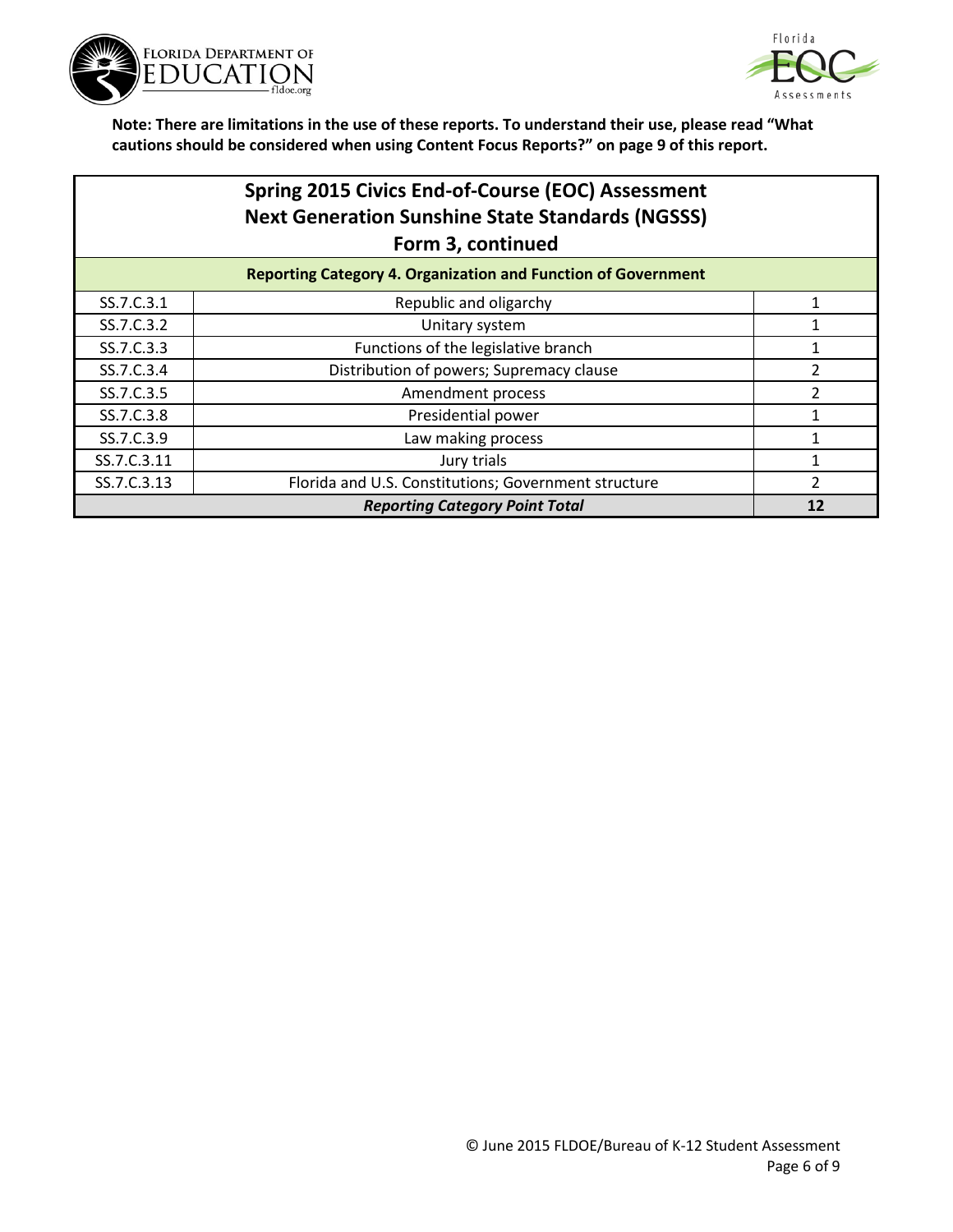



| Spring 2015 Civics End-of-Course (EOC) Assessment                            |                                                                          |                        |
|------------------------------------------------------------------------------|--------------------------------------------------------------------------|------------------------|
| <b>Next Generation Sunshine State Standards (NGSSS)</b>                      |                                                                          |                        |
|                                                                              | Form 4                                                                   |                        |
| <b>NGSSS</b>                                                                 | <b>Content Focus</b>                                                     | <b>Number of</b>       |
| <b>Benchmark</b>                                                             |                                                                          | <b>Points Possible</b> |
|                                                                              | <b>Reporting Category 1. Origins and Purposes of Law and Government</b>  |                        |
| SS.7.C.1.1                                                                   | Montesquieu                                                              | $\mathbf{1}$           |
| SS.7.C.1.2                                                                   | <b>Mayflower Compact</b>                                                 | 1                      |
| SS.7.C.1.3                                                                   | English policies                                                         | $\mathbf{1}$           |
| SS.7.C.1.4                                                                   | Natural rights; Popular sovereignty                                      | $\overline{2}$         |
| SS.7.C.1.5                                                                   | Shays' Rebellion                                                         | $\mathbf{1}$           |
| SS.7.C.1.6                                                                   | Preamble                                                                 | $\mathbf{1}$           |
| SS.7.C.1.7                                                                   | Checks and balances; Separation of powers                                | $\overline{2}$         |
| SS.7.C.1.8                                                                   | Anti-Federalists                                                         | 1                      |
| SS.7.C.1.9                                                                   | Rule of law                                                              | $\mathbf{1}$           |
| SS.7.C.3.10                                                                  | Constitutional law                                                       | $\mathbf{1}$           |
| <b>Reporting Category Point Total</b>                                        |                                                                          | 12                     |
| <b>Reporting Category 2. Roles, Rights, and Responsibilities of Citizens</b> |                                                                          |                        |
| SS.7.C.2.2                                                                   | Obligations of citizenship; Voter qualifications                         | $\overline{2}$         |
| SS.7.C.2.4                                                                   | Bill of Rights; First Amendment; Rights of citizens                      | 3                      |
| SS.7.C.2.5                                                                   | Balancing rights; Limits on rights; Right to appeal                      | 3                      |
| SS.7.C.3.6                                                                   | Constitutional rights; Women's rights                                    | $\overline{2}$         |
| SS.7.C.3.7                                                                   | Poll tax                                                                 | $\mathbf{1}$           |
| SS.7.C.3.12                                                                  | Marbury v. Madison                                                       | $\mathbf{1}$           |
|                                                                              | <b>Reporting Category Point Total</b>                                    | 12                     |
|                                                                              | <b>Reporting Category 3. Government Policies and Political Processes</b> |                        |
| SS.7.C.2.8                                                                   | Democratic Party                                                         | 1                      |
| SS.7.C.2.9                                                                   | Political qualifications; State election requirements                    | 2                      |
| SS.7.C.2.10                                                                  | Internet usage                                                           | $\mathbf{1}$           |
| SS.7.C.2.11                                                                  | Political communication; Propaganda                                      | $\overline{2}$         |
| SS.7.C.4.1                                                                   | Diplomacy; Foreign policy                                                | $\overline{2}$         |
| SS.7.C.4.2                                                                   | International organizations; United Nations                              | $\overline{2}$         |
| SS.7.C.4.3                                                                   | Korean War; World War I                                                  | $\overline{2}$         |
| <b>Reporting Category Point Total</b>                                        |                                                                          | 12                     |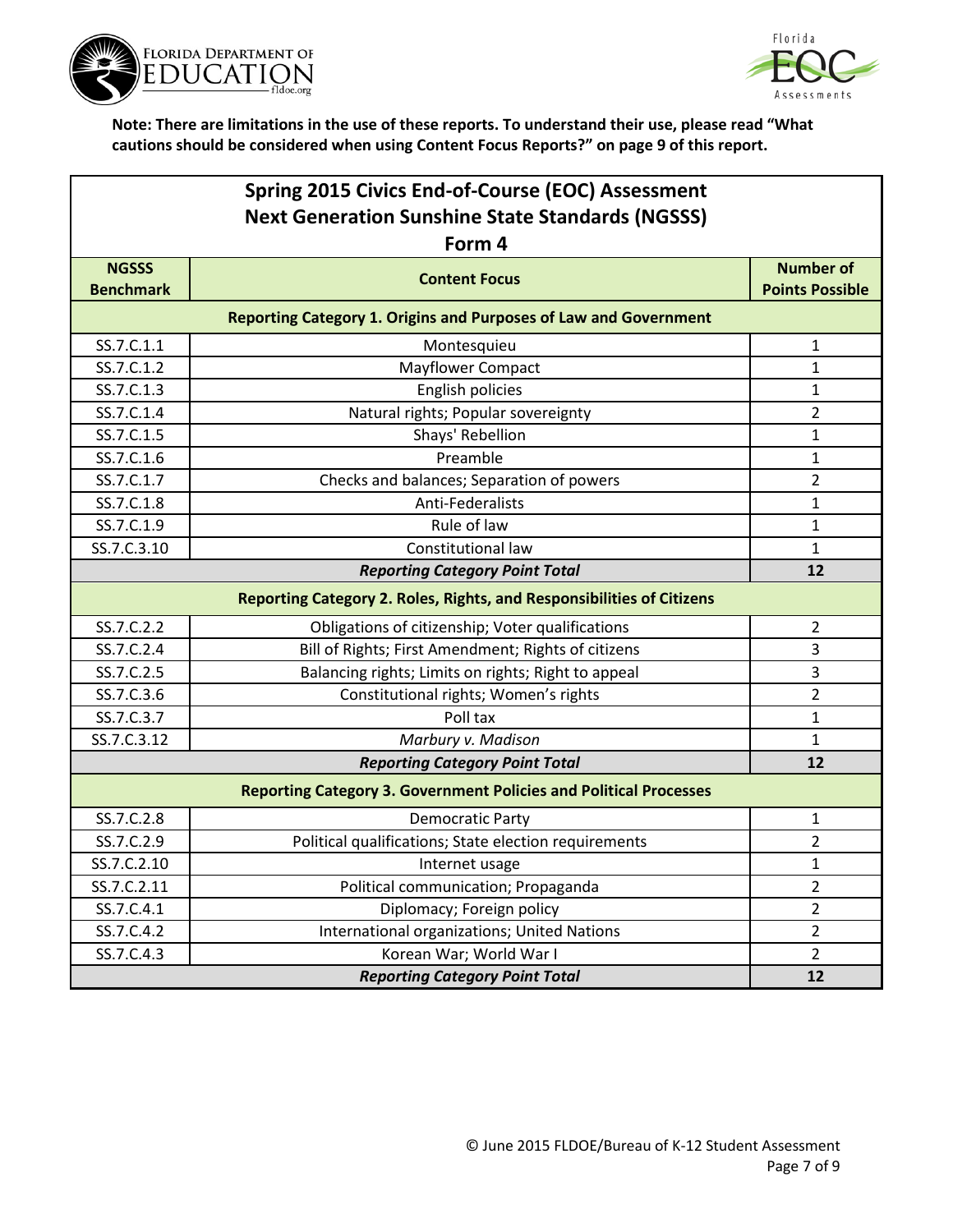



|             | <b>Spring 2015 Civics End-of-Course (EOC) Assessment</b><br><b>Next Generation Sunshine State Standards (NGSSS)</b><br>Form 4, continued |                |
|-------------|------------------------------------------------------------------------------------------------------------------------------------------|----------------|
|             | <b>Reporting Category 4. Organization and Function of Government</b>                                                                     |                |
| SS.7.C.3.2  | Federal system; Unitary system                                                                                                           | $\overline{2}$ |
| SS.7.C.3.4  | Distribution of powers                                                                                                                   |                |
| SS.7.C.3.5  | Amendment process                                                                                                                        | 3              |
| SS.7.C.3.8  | Impeachment process                                                                                                                      |                |
| SS.7.C.3.9  | Law making process                                                                                                                       |                |
| SS.7.C.3.11 | Appellate courts; Jury trials                                                                                                            | 2              |
| SS.7.C.3.13 | Florida and U.S. Constitutions                                                                                                           |                |
| SS.7.C.3.14 | Reserved powers                                                                                                                          | 1              |
|             | <b>Reporting Category Point Total</b>                                                                                                    | 12             |